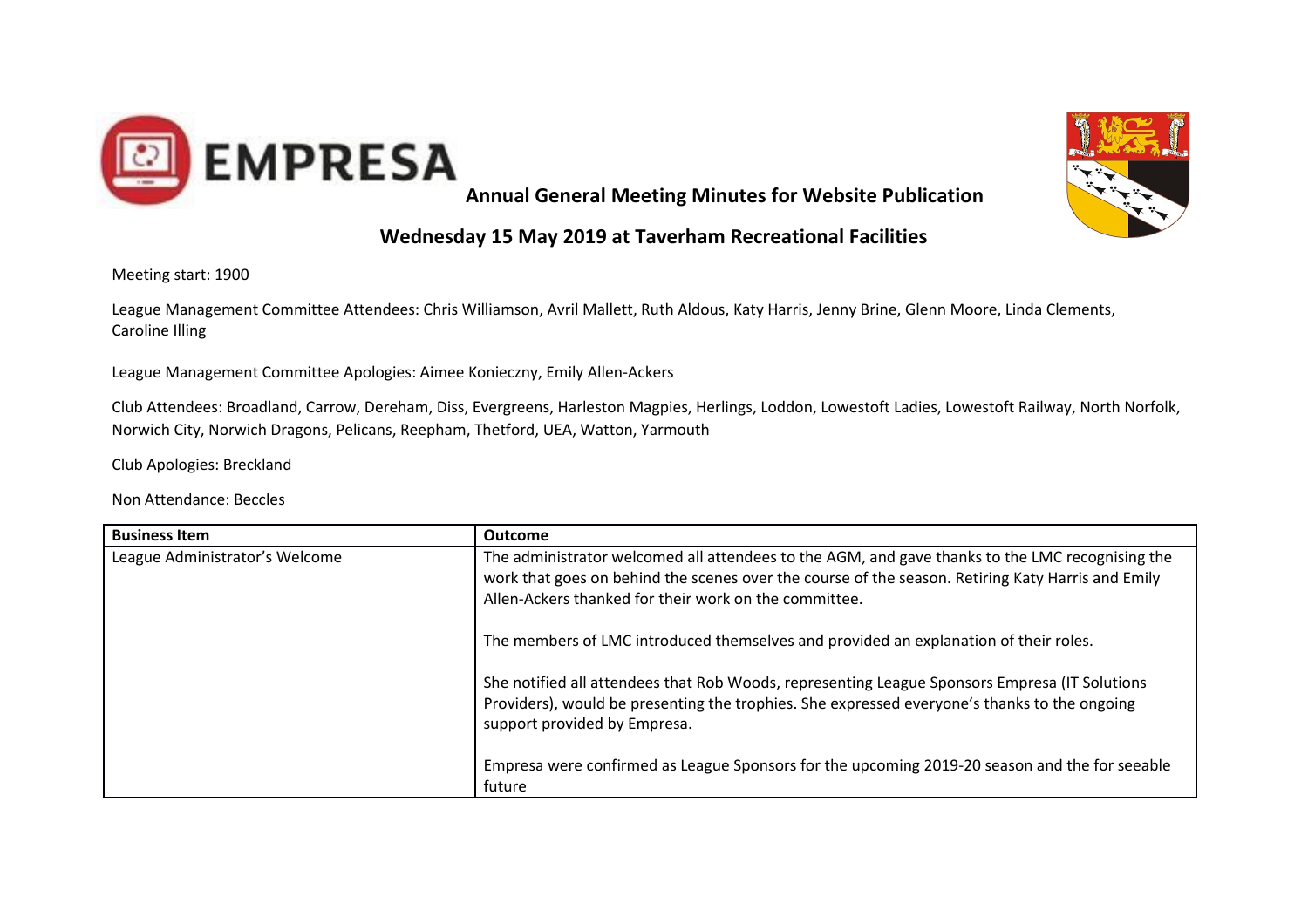|                                          | Rob Woods offering thanks to all attendees for coming, and for being great ambassadors for the     |
|------------------------------------------|----------------------------------------------------------------------------------------------------|
|                                          | sport. He gave thanks to the LMC, the county and the community. He was delighted to be supporting  |
|                                          | a sport that has developed so well within the county, providing opportunities for all from a grass |
|                                          | roots level through to county and national level.                                                  |
| <b>Presentation of Trophies</b>          | Rob Woods presented the following trophies for the 2018-19 season:                                 |
|                                          |                                                                                                    |
|                                          | Boys Development League Winners - Norwich Dragons A                                                |
|                                          | Boys Development Top Goal Scorer - Will Panter (Norwich Dragons A)                                 |
|                                          | Girls Development League Winners - Harleston Magpies                                               |
|                                          | Girls Development Top Goal Scorer - Hattie Stuart (Norwich Dragons)                                |
|                                          | Division Three League Winners - North Norfolk 2                                                    |
|                                          | Division Three Top Goal Scorer - Kathy Hammond (Thetford)                                          |
|                                          |                                                                                                    |
|                                          | Division Two League Winners - Harleston Magpies 6                                                  |
|                                          | Division Two Top Goal Scorer - Rachel Clifford (Harleston Magpies 6)                               |
|                                          | Division One League Winners - Diss                                                                 |
|                                          | Division One Top Goal Scorer - Katie Lake (Reepham)                                                |
|                                          |                                                                                                    |
|                                          | Premier League Winners - Broadland 1                                                               |
|                                          | Premier League Top Goal Scorer - Dani Parke (Broadland 1)                                          |
|                                          |                                                                                                    |
|                                          | Congratulations to all winners.                                                                    |
| <b>Previous Minutes</b>                  | Minutes from last year's AGM were agreed, and there were no matters arising.                       |
|                                          | Proposer: Lindsay Cates Second: Vicky Mitchell                                                     |
| Reports from League Management Committee | <b>Divisional Secretary Reports:</b>                                                               |
|                                          | <b>Premier Division</b>                                                                            |
|                                          | <b>Division One</b>                                                                                |
|                                          | <b>Division Two</b>                                                                                |
|                                          | <b>Division Three</b>                                                                              |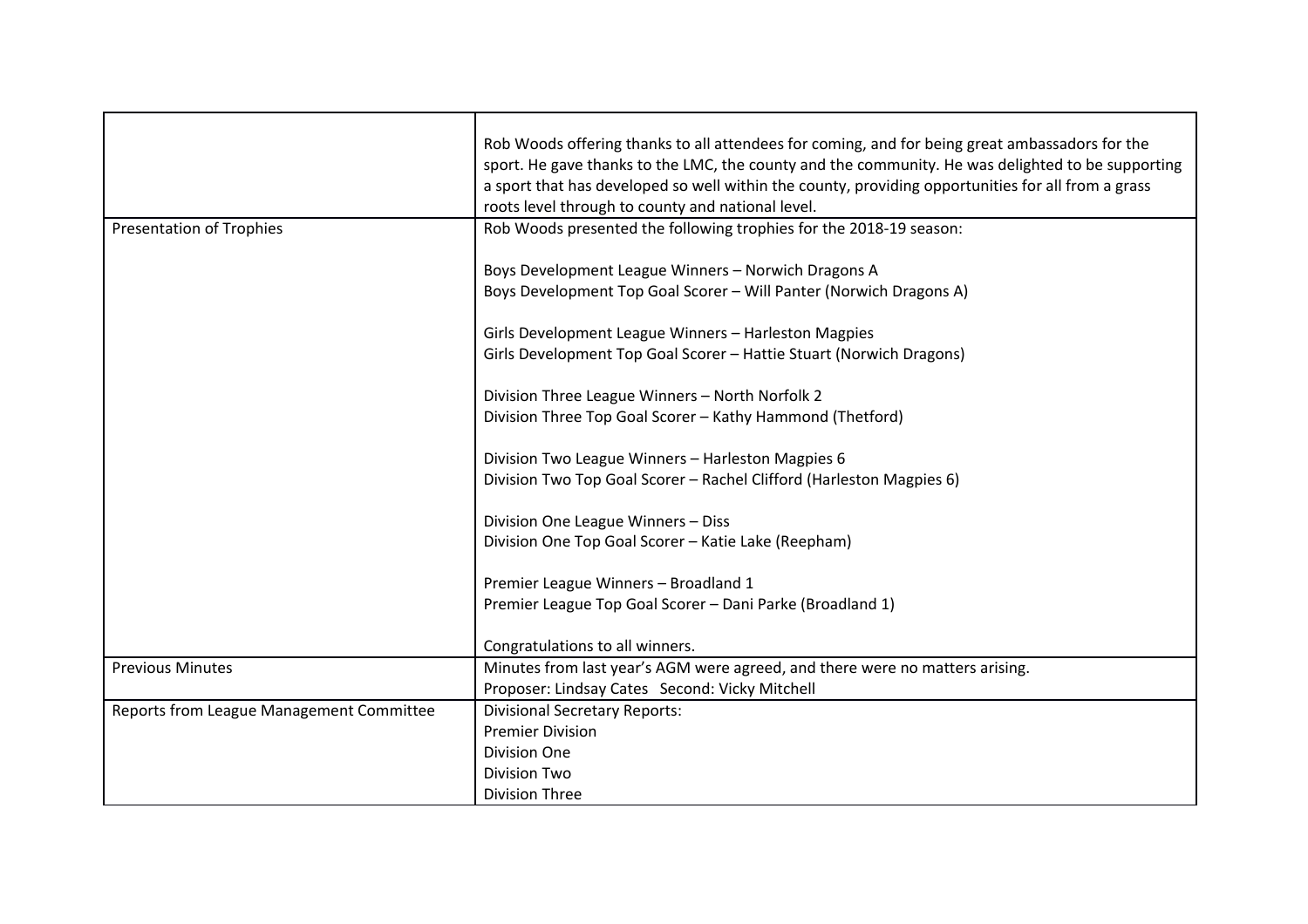|                                          | <b>Girls Development League</b>                                                                          |
|------------------------------------------|----------------------------------------------------------------------------------------------------------|
|                                          | <b>Boys Development League</b>                                                                           |
|                                          |                                                                                                          |
|                                          | Other Reports:                                                                                           |
|                                          | Umpires                                                                                                  |
|                                          | <b>Results Co-ordinator</b>                                                                              |
|                                          | Forum                                                                                                    |
|                                          |                                                                                                          |
|                                          | All reports were place on record. There were no questions or matters arising.                            |
|                                          | The Administrator gave thanks to all secretaries for their hard work and dedication during the           |
|                                          | season.                                                                                                  |
|                                          |                                                                                                          |
|                                          | The Administrator reminded all Clubs of the value and importance of attending the Clubs Forum            |
|                                          | during the 2019-20 season.                                                                               |
| Proposed Rule Changes for 2019-20 Season | The Committee has amended the amendment to read: -                                                       |
|                                          |                                                                                                          |
|                                          | 20.3 A non-starred goalkeeper, doubling up as an outfield player, may play for any team provided         |
|                                          | they do not artificially strengthen the team. This player will not count in the 12 (13) players          |
|                                          | permitted on the team sheet.                                                                             |
|                                          |                                                                                                          |
|                                          | 20.3.1 Only one goalkeeper, playing as an outfield player, can be included in the squad and not count    |
|                                          | in the 12(13) players permitted on the team sheet. If more than one goalkeeper, playing as an            |
|                                          | outfield player, is included in the squad then those additional goalkeepers will count as part of the 12 |
|                                          | (13) players permitted on the team sheet.                                                                |
|                                          |                                                                                                          |
|                                          |                                                                                                          |
|                                          |                                                                                                          |
|                                          | Vote for proposed Rule Change: For - 17, Against - 0, Abstain -                                          |
|                                          |                                                                                                          |
|                                          |                                                                                                          |
|                                          | Proposal for converting Guidance 3 to a new Rule 21: Norwich Dragons                                     |
|                                          |                                                                                                          |
|                                          | Rule 21: In the interest of fair play, doubling-up of outfield players should be viewed as the exception |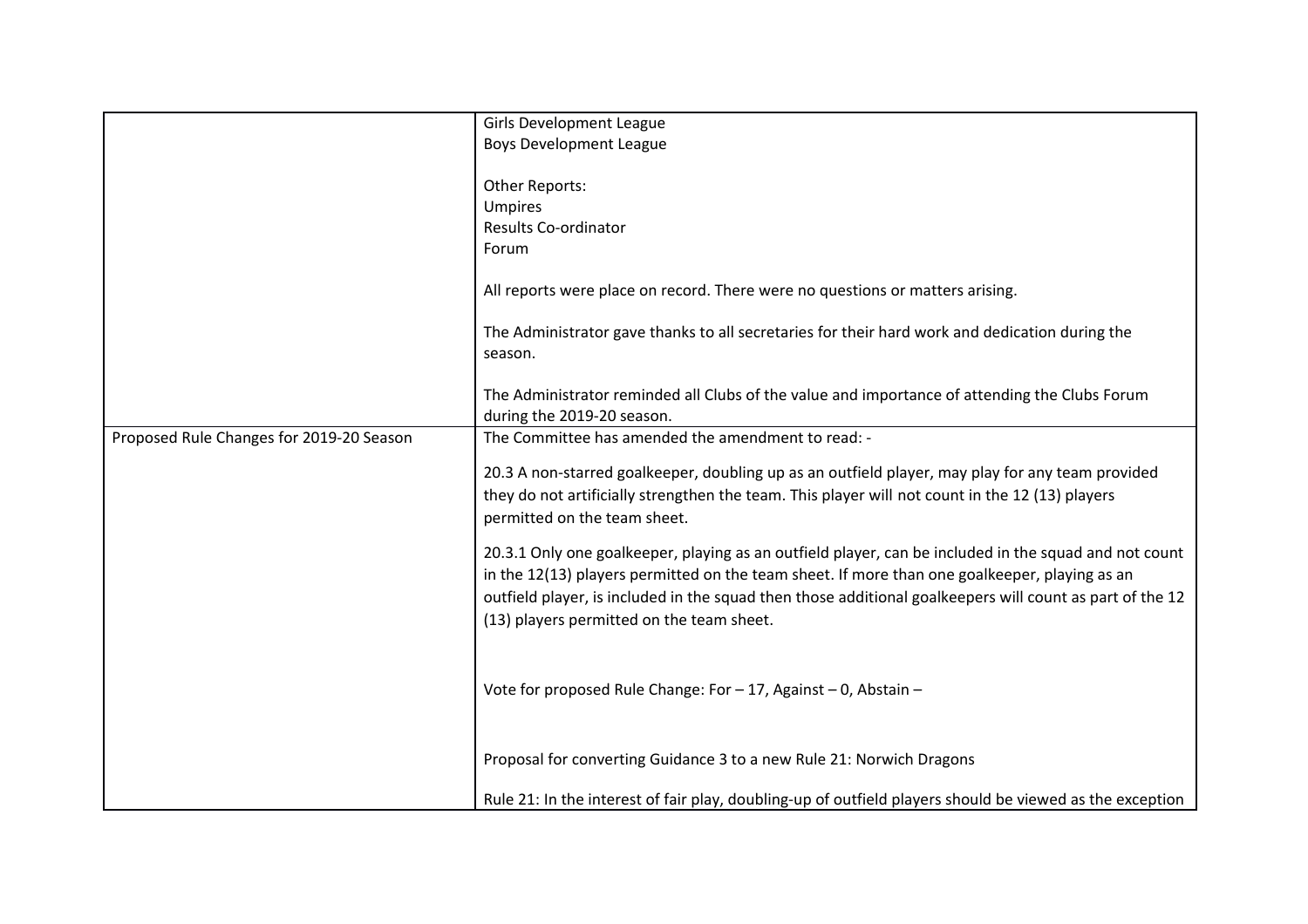| rather than the rule.                                                                                                                                |
|------------------------------------------------------------------------------------------------------------------------------------------------------|
| Teams should not be doubling up outfield players as outfield players in more than half (50%) of that                                                 |
| team's league games over the season.                                                                                                                 |
| Vote for proposed Rule Change: For $-1$ , Against $-16$ , Abstain $-0$                                                                               |
| 3. Proposed changes to Rules for Umpires: Paul Gallop of the NHUA                                                                                    |
| 12.1 Each team must provide an Umpire at the start of each game and all Umpires must be                                                              |
| registered with England Hockey, the NHUA or any other Umpiring Association.                                                                          |
| 12.1.1 Any team regularly using an 'out of Norfolk' Umpire must notify their Division Secretary of the<br>Umpire's qualification, number and status. |
| 12.1.2 Any team using a casual 'out of Norfolk' Umpire must notify their Division Secretary of the<br>Umpire's qualification, number and status.     |
| Advice: - (This will follow 12.4)                                                                                                                    |
| It is the responsibility of each Umpire to register with the NHUA either through their Club or as an<br>individual.                                  |
| Information: - (This will follow Advisory in 12.5)                                                                                                   |
| A. Clubs may wish to provide two umpires in a reciprocal agreement with the away team.                                                               |
| This must be with the agreement of both Clubs.                                                                                                       |
| This must be arranged well in advance of the game.<br>2.                                                                                             |
| Both Umpires must be appropriately qualified for the game.                                                                                           |
| Where one Umpire is not appropriately qualified, that Umpire will be regarded as the home<br>4.                                                      |
| team's Umpire and the game will be awarded to the away team - 3 points and a score of 0-3.                                                           |
| 5. Where both Umpires are not appropriately qualified, the home team will be held responsible                                                        |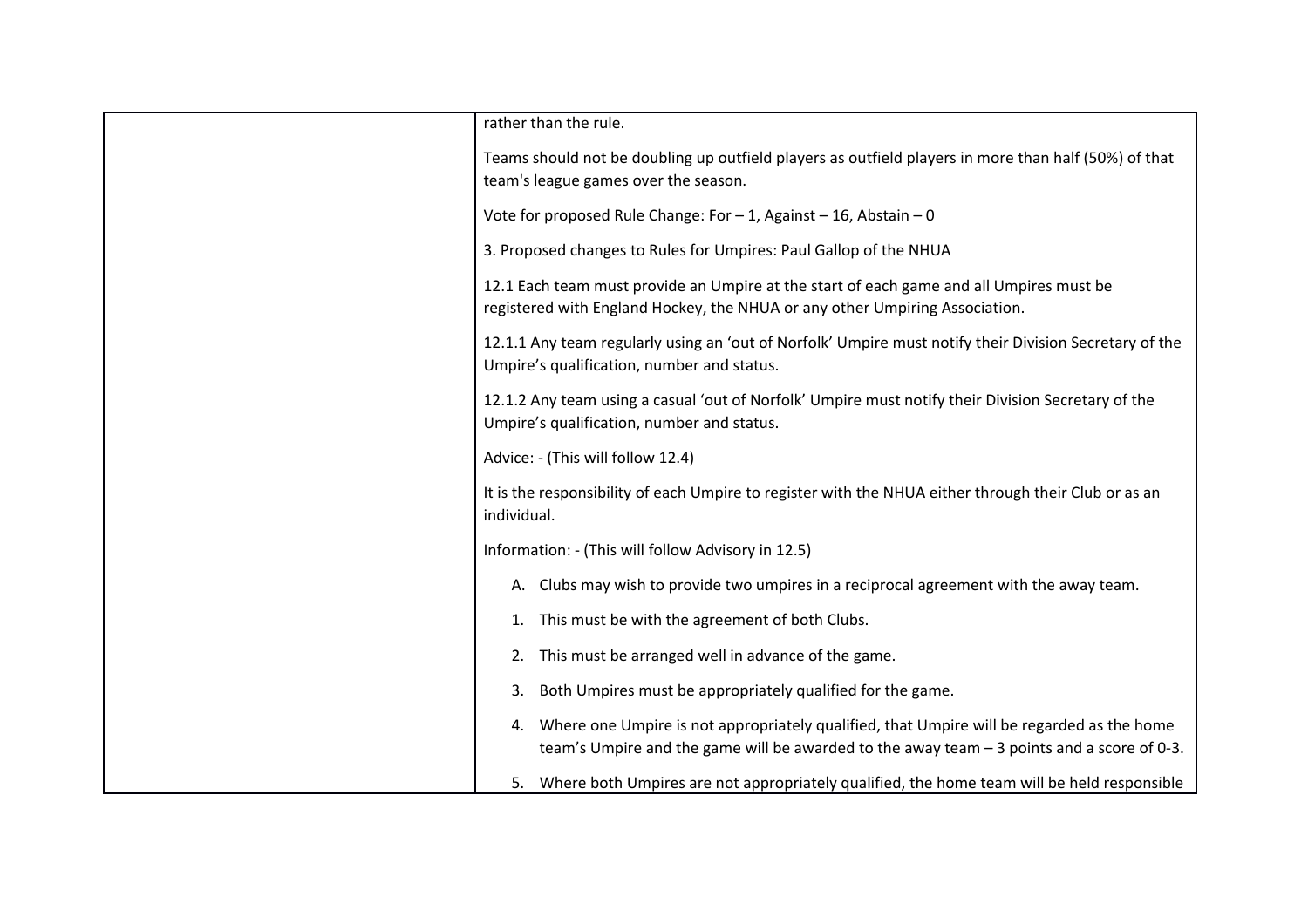|                                      | and the away team will be awarded the game $-3$ points and a score of 0-3.                                                                                                                                                                                                                                                                                                                                                                                                              |
|--------------------------------------|-----------------------------------------------------------------------------------------------------------------------------------------------------------------------------------------------------------------------------------------------------------------------------------------------------------------------------------------------------------------------------------------------------------------------------------------------------------------------------------------|
|                                      | B. Where an Umpire is being assessed and as a one-off situation, their status will be protected<br>by the presence of the Assessor. The Division Secretary must be informed that the match is<br>being used for assessment and also of the outcome of the assessment.                                                                                                                                                                                                                   |
|                                      | Vote for proposed Rule Change: For - 17, Against - 0, Abstain - 0                                                                                                                                                                                                                                                                                                                                                                                                                       |
|                                      | The rules were proposed by Chris Williamson and seconded by Vicky Mitchell.                                                                                                                                                                                                                                                                                                                                                                                                             |
|                                      | Vote for all proposed Rule Changes: For - 17, Against - 0, Abstain - 0                                                                                                                                                                                                                                                                                                                                                                                                                  |
| League Divisions Composition 2019-20 | One new team will be joining the Empresa league in 2019-20.                                                                                                                                                                                                                                                                                                                                                                                                                             |
|                                      | Clubs were given until 10 June to provide a final indication on entering new teams.<br>Discussion took place regarding Norfolk premier division teams joining the East league possible<br>division 3 or 4. Only Norwich 3 and 4 expressed an interest. Depends if 1 or 2 teams would be<br>promoted from Norfolk league to East league next season.<br>More discussion on movement to the East league would have to take place. Mary Cheesman in<br>contact with East league secretary. |
|                                      | The Divisions will have the following number of teams:                                                                                                                                                                                                                                                                                                                                                                                                                                  |
|                                      | Premier - 12, Division One - 12, Division Two - TBC, Division Three - TBC                                                                                                                                                                                                                                                                                                                                                                                                               |
|                                      | Final allocation of teams in Division Two and Division Three will be determined after 10 June.                                                                                                                                                                                                                                                                                                                                                                                          |
|                                      | Fixtures to be confirmed after 10 June.                                                                                                                                                                                                                                                                                                                                                                                                                                                 |
| Norfolk Hockey Umpires Association   | The following umpiring update was provided by Caroline Illing:                                                                                                                                                                                                                                                                                                                                                                                                                          |
|                                      | New rules come into effect September 2019.                                                                                                                                                                                                                                                                                                                                                                                                                                              |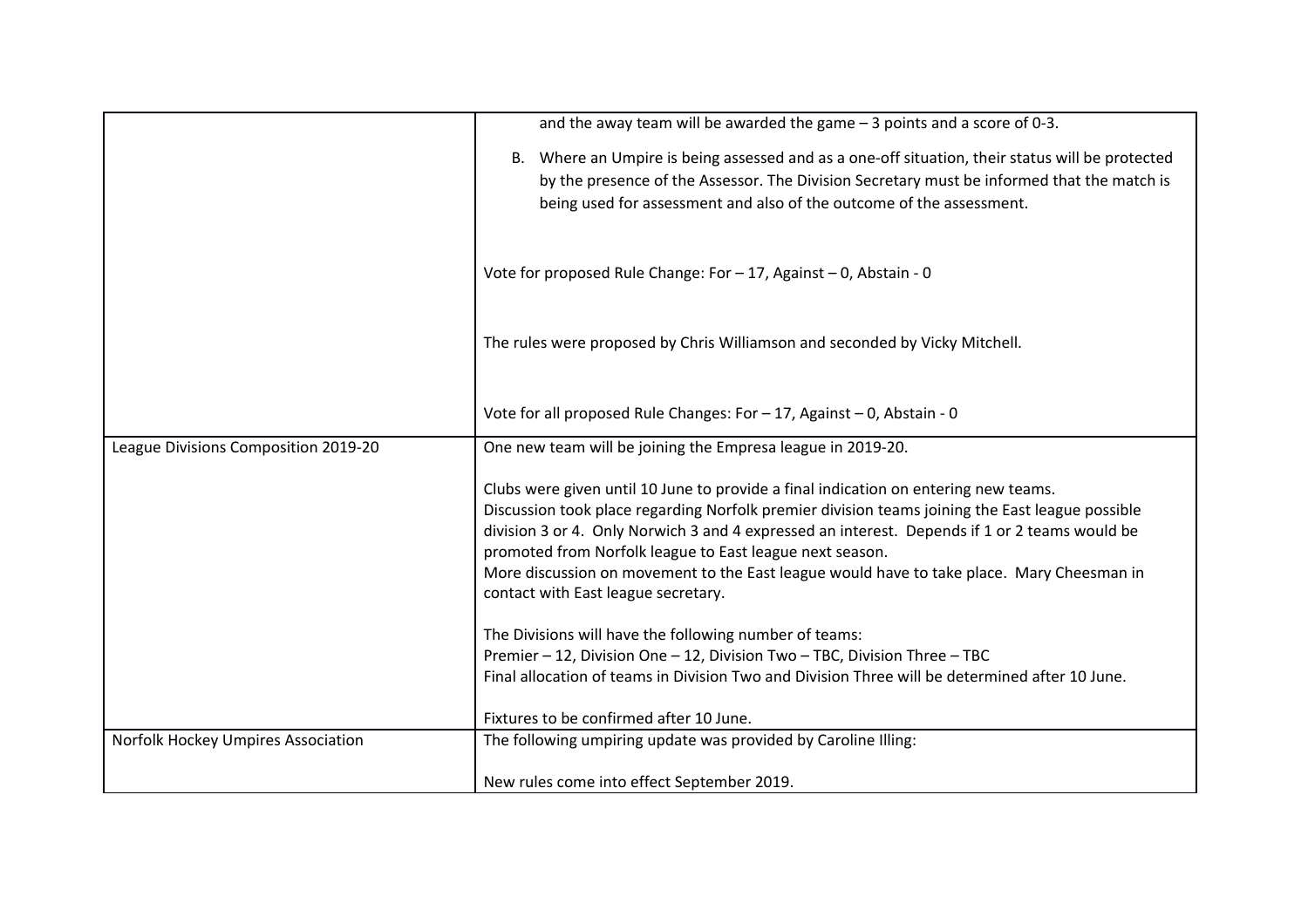|                                            | Workshop Wednesday 4 <sup>th</sup> September 1930 TRF                                                                                                                                                                               |
|--------------------------------------------|-------------------------------------------------------------------------------------------------------------------------------------------------------------------------------------------------------------------------------------|
|                                            | Not yet decided if playing time will be four quarters.                                                                                                                                                                              |
|                                            | Kicking back no longer allowed.                                                                                                                                                                                                     |
|                                            | Free hit near the circle all must be 5m.                                                                                                                                                                                            |
|                                            | 16m hit taken anywhere.                                                                                                                                                                                                             |
|                                            | Penalty corner over when ball had gone 5m outside the circle.                                                                                                                                                                       |
|                                            | Clubs to arrange NHUA subs to be paid en bloc (still £7.50) per umpire. This means that each umpire<br>is a fully paid up member of NHUA and therefore good to umpire in the East and Norfolk Women's<br>Leagues.<br>Match fees £20 |
|                                            |                                                                                                                                                                                                                                     |
| <b>Additional Teams and New Kit</b>        | All Clubs were requested to notify the NHA Secretary of kit or team changes by 10 June 2019.                                                                                                                                        |
| <b>Election of Officers</b>                | Division Three Secretary. Claire Fairhurst Nominated by Norwich Dragons                                                                                                                                                             |
|                                            |                                                                                                                                                                                                                                     |
|                                            | Boys Development Secretary. Grant Harwood Nominated by Watton                                                                                                                                                                       |
|                                            |                                                                                                                                                                                                                                     |
|                                            | All other Committee members agreed to remain in place and this was agreed following a vote:                                                                                                                                         |
|                                            | For $-17$ , Against $-0$ , Abstain $-0$                                                                                                                                                                                             |
| Upcoming Boys and Girls Junior Development | It was agreed that a meeting should be called on Tuesday 18 June at Taverham Recreational                                                                                                                                           |
| Meetings                                   | Facilities.                                                                                                                                                                                                                         |
|                                            | Boys meeting: 1900-1945                                                                                                                                                                                                             |
|                                            | Girls meeting: 1945-2030                                                                                                                                                                                                            |
| Any Other Business                         | Clubs were reminded there were new League team sheets that need to be used during this 2019-20                                                                                                                                      |
|                                            | season with an email contact to NHUA on the back.                                                                                                                                                                                   |
|                                            |                                                                                                                                                                                                                                     |
|                                            | Important dates and times within the rules section 5 page 5 and section 17 page 16                                                                                                                                                  |
|                                            | Midnight changed to 1159 within the rules.                                                                                                                                                                                          |